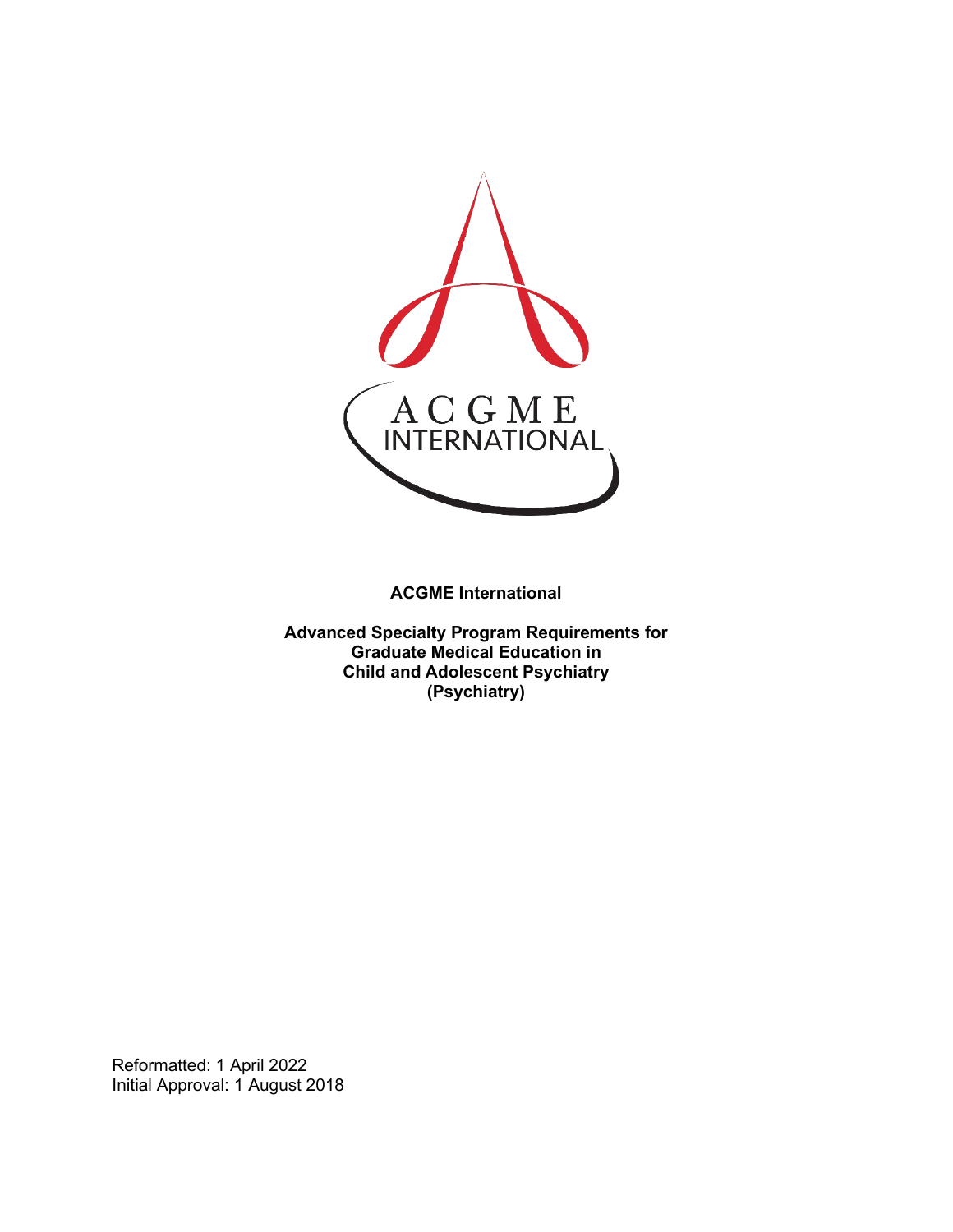# **ACGME International Specialty Program Requirements for Graduate Medical Education in Child and Adolescent Psychiatry (Psychiatry)**

## **Int. Introduction**

*Background and Intent: Programs must achieve and maintain Foundational Accreditation according to the ACGME-I Foundational Requirements prior to receiving Advanced Specialty Accreditation. The Advanced Specialty Requirements noted below complement the ACGME-I Foundational Requirements. For each section, the Advanced Specialty Requirements should be considered together with the Foundational Requirements.*

# **Int. I. Definition and Scope of the Specialty**

Child and adolescent psychiatry is the medical subspecialty focused on the prevention, diagnosis, and treatment of disorders of thinking, feeling, and behavior affecting children and adolescents, and their families.

## **Int. II. Duration of Education**

Int. II.A. The educational program in child and adolescent psychiatry must be 24 or 36 months in length.

## **I. Institution**

# **I.A. Sponsoring Institution**

I.A.1. A fellowship in child and adolescent psychiatry must function as an integral part of an ACGME-I-accredited residency in psychiatry.

#### **I.B. Participating Sites**

I.B.1. The number of and distance between participating sites must allow for full participation by the fellows in all organized educational aspects of the program.

#### **II. Program Personnel and Resources**

#### **II.A. Program Director**

- II.A.1. The program director must dedicate additional time, above the minimum of 15 hours per week, for clinical supervision of fellows.
- II.A.2. The program director must monitor fellow stress, including mental or emotional conditions inhibiting performance or learning, and drug- or alcohol-related dysfunction.
- II.A.2.a) Educational situations that consistently produce undesirable stress on fellows must be evaluated and modified.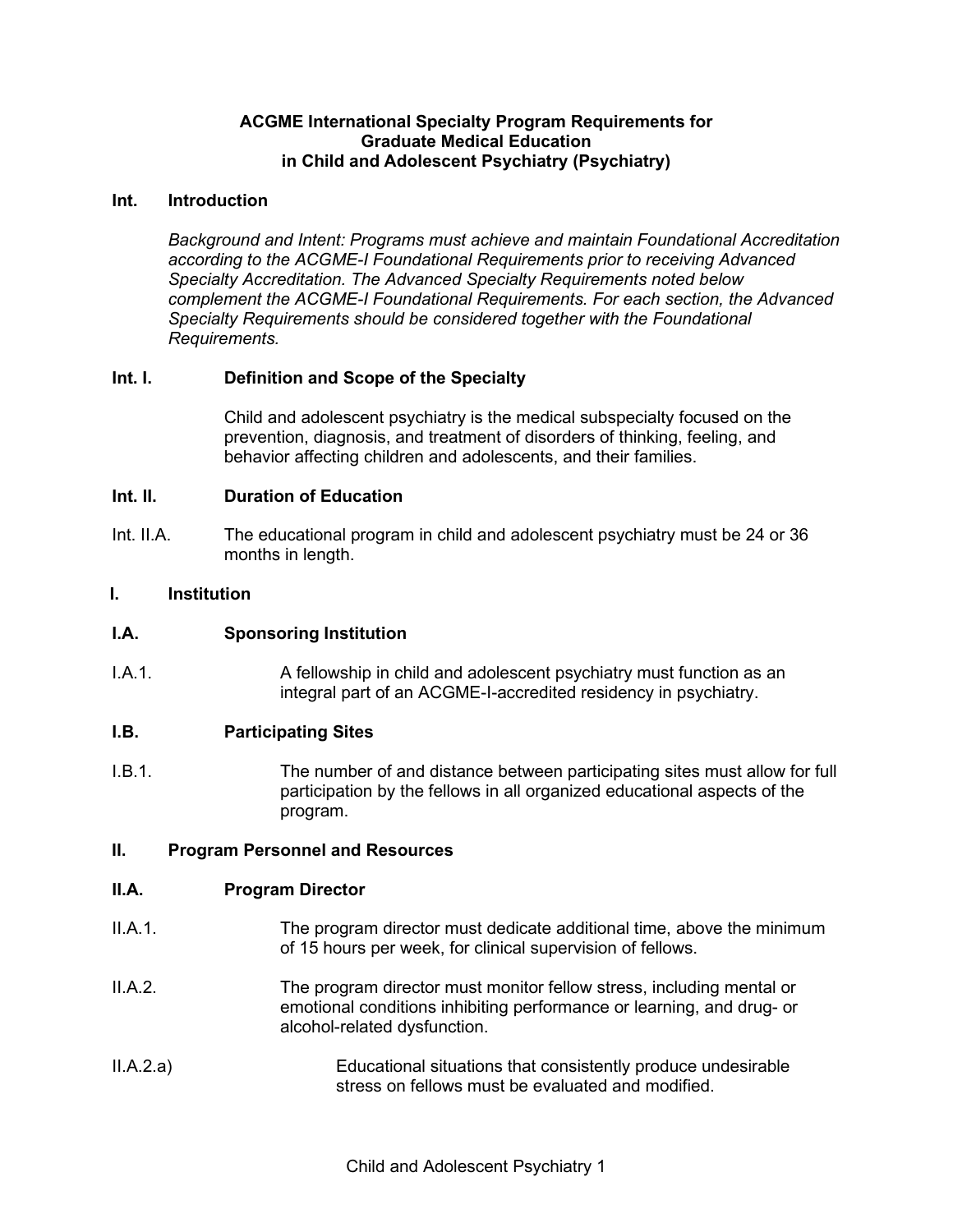# **II.B. Faculty**

II.B.1. In addition to the program director, there must be at least two full-time equivalent (FTE) core faculty members with appropriate qualifications in child and adolescent psychiatry.

# **II.C. Other Program Personnel**

See International Foundational Requirements, Section II.C.

## **II.D. Resources**

- II.D.1. There must be office space available for each fellow to see patients.
- II.D.2. There must be space for physical and neurological examinations and access to laboratory testing.
- II.D.3. Equipment with the capacity for recording and viewing clinical encounters must be available to fellows.
- II.D.4. The number of patients for whom fellows have primary responsibility at any one time must permit them to provide each patient with appropriate treatment, as well as to have sufficient time for other aspects of their educational program.
- II.D.5. There should be space and equipment specifically designated for seminars, lectures, and other educational activities.

# **III. Fellow Appointment**

# **III.A. Eligibility Criteria**

- III.A.1. Prior to appointment in the program, fellows should have completed one of the following:
- III.A.1.a) an ACGME-I-accredited residency program in psychiatry, or a psychiatry residency program acceptable to the Sponsoring Institution's Graduate Medical Education Committee; or,
- III.A.1.b) the first year and at least two additional years of an ACGME-Iaccredited residency program in psychiatry.
- III.A.2. To be eligible to count fellowship clinical experiences with children, adolescents, and their families toward the final year in general psychiatry, thereby fulfilling requirements in general psychiatry and child and adolescent psychiatry at the same time, all experiences must:
- III.A.2.a).(1) occur in an Accreditation Council for Graduate Medical Education (ACGME)- or ACGME-I-accredited program;
- III.A.2.a).(2) be limited to child and adolescent psychiatry patients;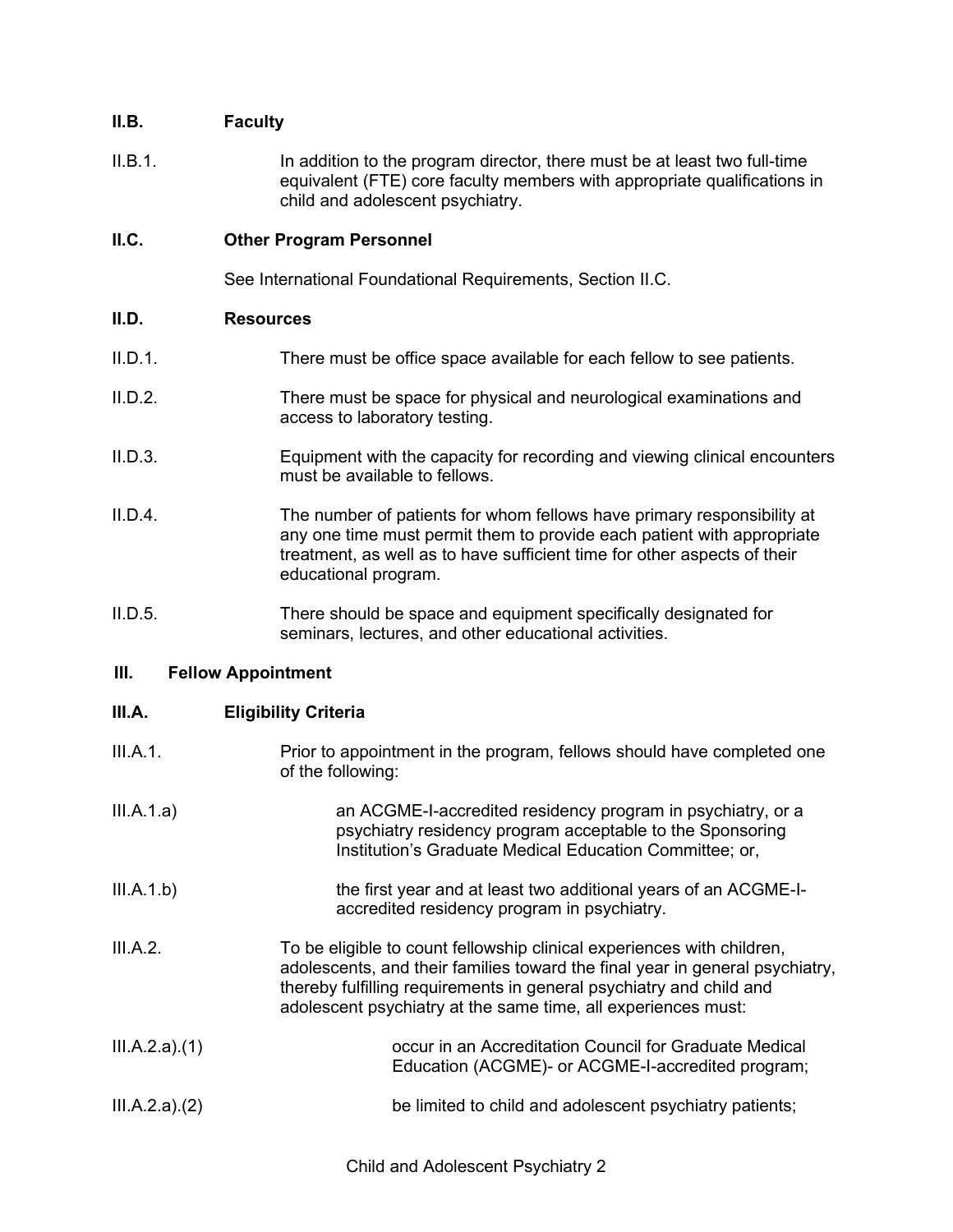| III.A.2.a)(3)    | be limited to a maximum of 12 months;                                                                                                |
|------------------|--------------------------------------------------------------------------------------------------------------------------------------|
| III.A.2.a)(4)    | be documented by the program director in all areas for<br>which credit is given in both programs;                                    |
| III.A.2.a)(5)    | result in no reduction in total length of time devoted to<br>education in child and adolescent psychiatry; and,                      |
| III.A.2.a)(6)    | be limited to:                                                                                                                       |
| III.A.2.a)(6)(a) | community psychiatry;                                                                                                                |
| III.A.2.a)(6)(b) | forensic psychiatry;                                                                                                                 |
| III.A.2.a)(6)(c) | one FTE month in addiction psychiatry;                                                                                               |
| III.A.2.a)(6)(d) | one FTE month in child neurology;                                                                                                    |
| III.A.2.a)(6)(e) | one FTE month in pediatric consultation/liaison<br>experience; and,                                                                  |
| III.A.2.a)(6)(f) | no more than 20 percent outpatient experience, as<br>described in the ACGME-I Advanced Specialty<br>Requirements for psychiatry.     |
| III.A.3.         | Prior to appointment in the program, each fellow must be notified, in<br>writing, of the required length of the educational program. |
| III.B.           | <b>Number of Fellows</b>                                                                                                             |
| III.B.1.         | There should be at least two fellows appointed at each level of education<br>at all times.                                           |
| IV.              | <b>Specialty-Specific Educational Program</b>                                                                                        |
| IV.A.            | <b>ACGME-I Competencies</b>                                                                                                          |
| IV.A.1.          | The program must integrate the following ACGME-I Competencies into<br>the curriculum.                                                |
| IV.A.1.a)        | Professionalism                                                                                                                      |
| IV.A.1.a)(1)     | Fellows must demonstrate a commitment to<br>professionalism and an adherence to ethical principles.<br>Fellows must demonstrate:     |
| IV.A.1.a)(1)(a)  | the ability to maintain appropriate professional<br>boundaries, including those specific to psychiatric<br>practice.                 |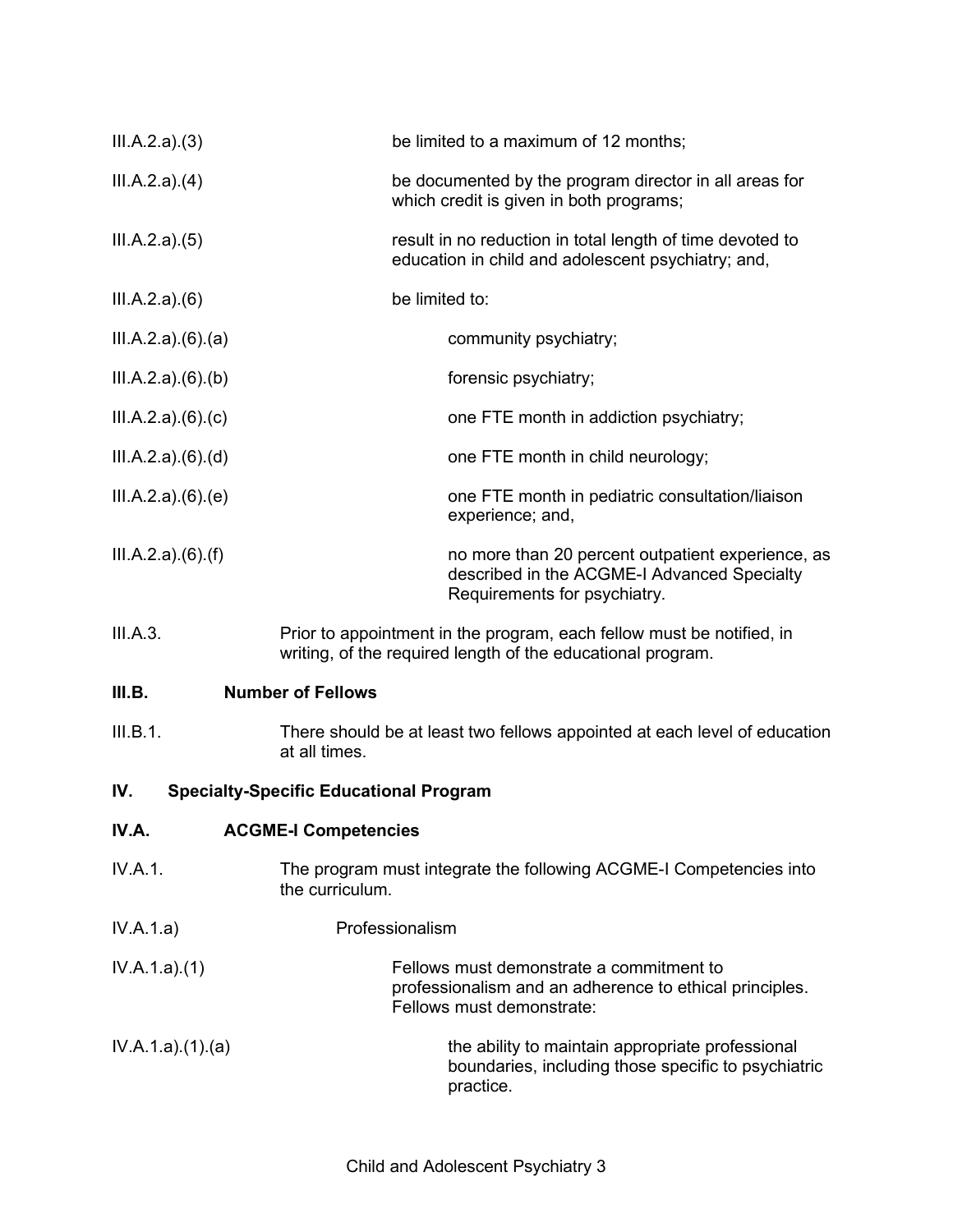| IV.A.1.a)(1)(a)(i)       | To ensure the application and teaching of<br>these principles are integral parts of the<br>educational process, programs must<br>distribute to fellows, and operate in<br>accordance with, the code of ethics for<br>medical practice as set forth by the<br>Sponsoring Institution or the medical<br>professional society in the program's<br>jurisdiction. |
|--------------------------|--------------------------------------------------------------------------------------------------------------------------------------------------------------------------------------------------------------------------------------------------------------------------------------------------------------------------------------------------------------|
| IV.A.1.b)                | <b>Patient Care and Procedural Skills</b>                                                                                                                                                                                                                                                                                                                    |
| IV.A.1.b)(1)             | Fellows must provide patient care that is compassionate,<br>appropriate, and effective for the treatment of health<br>problems and the promotion of health. Fellows must<br>demonstrate competence in:                                                                                                                                                       |
| IV.A.1.b)(1)(a)          | evaluation and treatment of patients representing<br>the full spectrum of psychiatric illnesses in children<br>and adolescents, including developmental and<br>substance use disorders;                                                                                                                                                                      |
| IV.A.1.b)(1)(b)          | treatment of children and adolescents for the<br>development of conceptual understanding and<br>beginning clinical skills in major treatment<br>modalities, including:                                                                                                                                                                                       |
| IV.A.1.b)(1)(b)(i)       | brief and long-term individual therapy;                                                                                                                                                                                                                                                                                                                      |
| IV.A.1.b)(1)(b)(ii)      | cognitive-behavioral therapy;                                                                                                                                                                                                                                                                                                                                |
| IV.A.1.b)(1)(b)(iii)     | crisis intervention;                                                                                                                                                                                                                                                                                                                                         |
| IV.A.1.b)(1)(b)(iv)      | family therapy;                                                                                                                                                                                                                                                                                                                                              |
| IV.A.1.b)(1)(b)(v)       | group therapy;                                                                                                                                                                                                                                                                                                                                               |
| IV.A.1.b).(1).(b).(vi)   | pharmacotherapy;                                                                                                                                                                                                                                                                                                                                             |
| IV.A.1.b).(1).(b).(vii)  | psychodynamic psychotherapy; and,                                                                                                                                                                                                                                                                                                                            |
| IV.A.1.b).(1).(b).(viii) | supportive therapy.                                                                                                                                                                                                                                                                                                                                          |
| IV.A.1.b)(1)(c)          | evaluation and treatment of patients from diverse<br>cultural backgrounds and varied socioeconomic<br>levels; and,                                                                                                                                                                                                                                           |
| IV.A.1.b)(1)(d)          | performance and documentation of:                                                                                                                                                                                                                                                                                                                            |
| IV.A.1.b)(1)(d)(i)       | an adequate individual and family history;                                                                                                                                                                                                                                                                                                                   |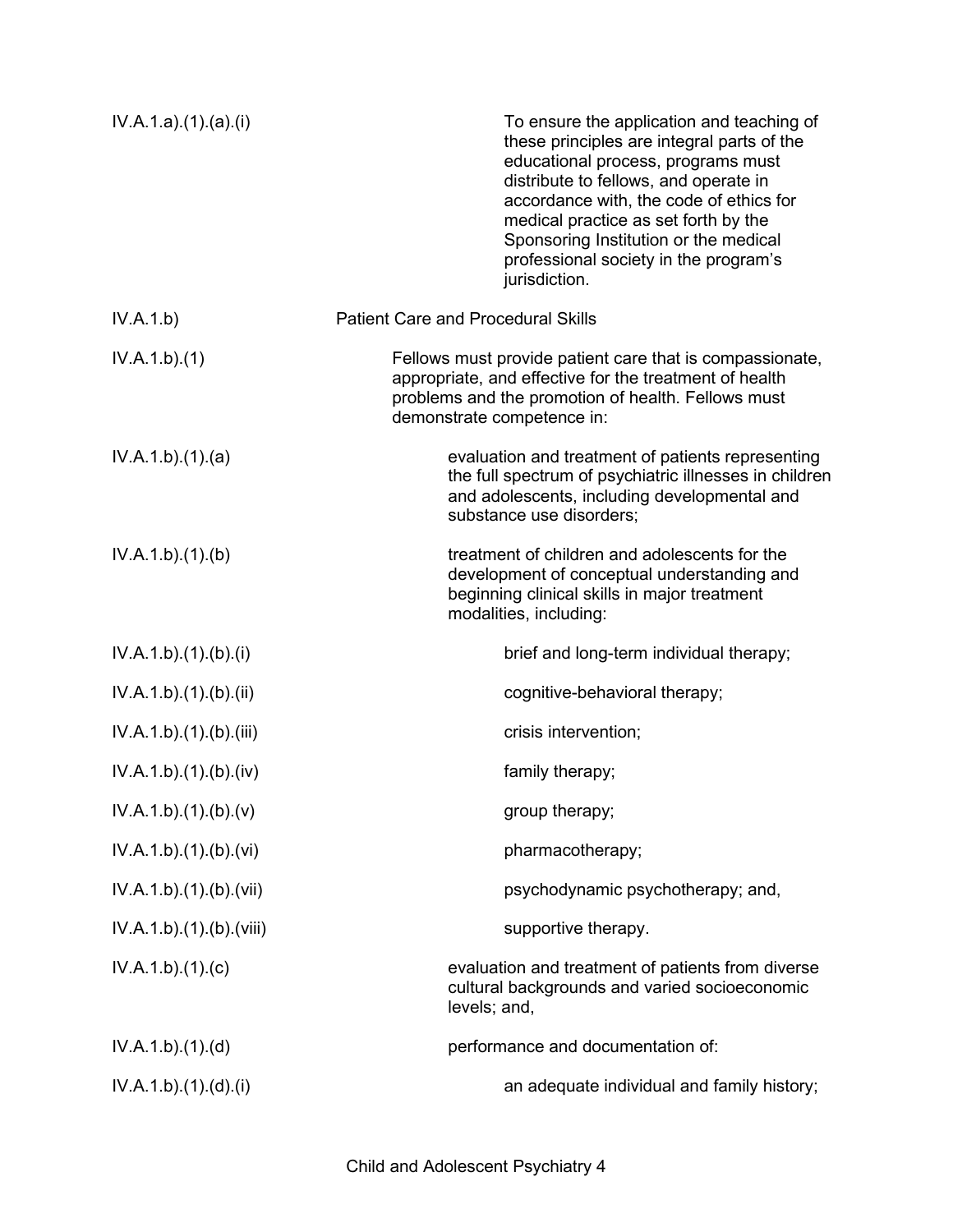| IV.A.1.b)(1)(d)(ii)       | mental status;                                                                                                                                                                                                                                         |
|---------------------------|--------------------------------------------------------------------------------------------------------------------------------------------------------------------------------------------------------------------------------------------------------|
| IV.A.1.b)(1)(d)(iii)      | physical and neurological examinations<br>when appropriate;                                                                                                                                                                                            |
| IV.A.1.b)(1)(d)(iv)       | supplementary medical and psychological<br>data, and integration of these data into a<br>formulation;                                                                                                                                                  |
| IV.A.1.b)(1)(d)(v)        | differential diagnosis; and,                                                                                                                                                                                                                           |
| IV.A.1.b)(1)(d)(vi)       | a comprehensive treatment plan.                                                                                                                                                                                                                        |
| IV.A.1.c)                 | <b>Medical Knowledge</b>                                                                                                                                                                                                                               |
| $IV.A.1.c.$ (1)           | Fellows must demonstrate knowledge of established and<br>evolving biomedical clinical, epidemiological, and social-<br>behavioral sciences, as well as the application of this<br>knowledge to patient care. Fellows must demonstrate<br>knowledge of: |
| $IV.A.1.c.$ $(1).$ $(a)$  | basic neurobiological, psychological, and clinical<br>sciences relevant to psychiatry;                                                                                                                                                                 |
| IV.A.1.c.1(1).(b)         | the application of developmental, psychological,<br>and sociocultural theories relevant to the<br>understanding of psychopathology;                                                                                                                    |
| $IV.A.1.c$ . $(1).$ $(c)$ | the full range of psychopathology in children and<br>adolescents, including the etiology, epidemiology,<br>diagnosis, treatment, and prevention of the major<br>psychiatric conditions that affect children and<br>adolescents;                        |
| $IV.A.1.c$ . $(1).$ $(d)$ | recognition and management of domestic and<br>community violence, including physical and sexual<br>abuse, as well as neglect, as it affects children and<br>adolescents;                                                                               |
| IV.A.1.c.1(1).(e)         | diversity and cultural issues pertinent to children,<br>adolescents, and their families; and,                                                                                                                                                          |
| IV.A.1.c)(1.(f))          | the appropriate uses and limitations of<br>psychological tests.                                                                                                                                                                                        |
| IV.A.1.d)                 | Practice-based Learning and Improvement                                                                                                                                                                                                                |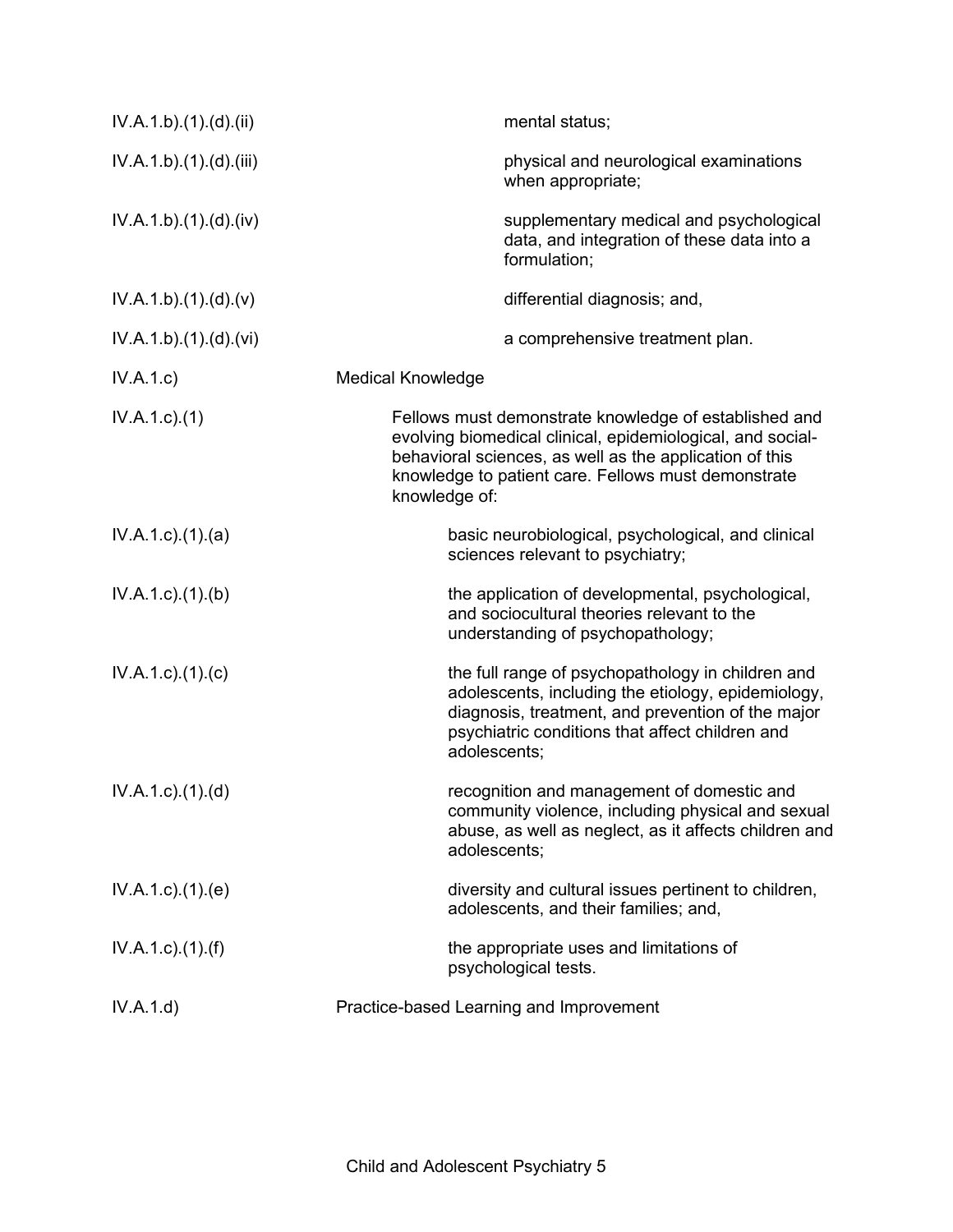| IV.A.1.d.(1)       | Fellows must demonstrate the ability to investigate and<br>evaluate their care of patients, to appraise and assimilate<br>scientific evidence, and to continuously improve patient<br>care based on constant self-evaluation and lifelong<br>learning.                                   |
|--------------------|------------------------------------------------------------------------------------------------------------------------------------------------------------------------------------------------------------------------------------------------------------------------------------------|
| IV.A.1.e)          | Interpersonal and Communication Skills                                                                                                                                                                                                                                                   |
| IV.A.1.e. (1)      | Fellows must demonstrate interpersonal and<br>communication skills that result in the effective exchange<br>of information and collaboration with patients, their<br>families, and health professionals.                                                                                 |
| IV.A.1.e. (1). (a) | Fellows must demonstrate effective collaboration<br>skills with other professional mental health<br>personnel, pediatricians, teachers, and other school<br>personnel in the evaluation and treatment of<br>patients.                                                                    |
| IV.A.1.f)          | <b>Systems-based Practice</b>                                                                                                                                                                                                                                                            |
| IV.A.1.f)(1)       | Fellows must demonstrate an awareness of and<br>responsiveness to the larger context and system of health<br>care, including the social determinates of health, as well as<br>the ability to call effectively on other resources in the<br>system to produce optimal care. Fellows must: |
| IV.A.1.f)(1)(a)    | know how types of medical practice and delivery<br>systems differ from one another, including methods<br>of controlling health care cost, ensuring quality, and<br>allocating resources;                                                                                                 |
| IV.A.1.f)(1)(b)    | advocate for quality patient care and assist patients<br>in dealing with system complexities, including<br>disparities in mental health care for children and<br>adolescents;                                                                                                            |
| IV.A.1.f)(1)(c)    | know how to advocate for the promotion of health<br>and the prevention of disease and injury in<br>populations; and,                                                                                                                                                                     |
| IV.A.1.f)(1)(d)    | participate in the practices of utilization review,<br>quality assurance, and performance improvement.                                                                                                                                                                                   |
| IV.B.              | <b>Regularly Scheduled Educational Activities</b>                                                                                                                                                                                                                                        |
| IV.B.1.            | There must be interdisciplinary clinical conferences and didactic seminars                                                                                                                                                                                                               |

for fellows, at which faculty psychiatrists collaborate in teaching with colleagues from other medical specialties and mental health disciplines.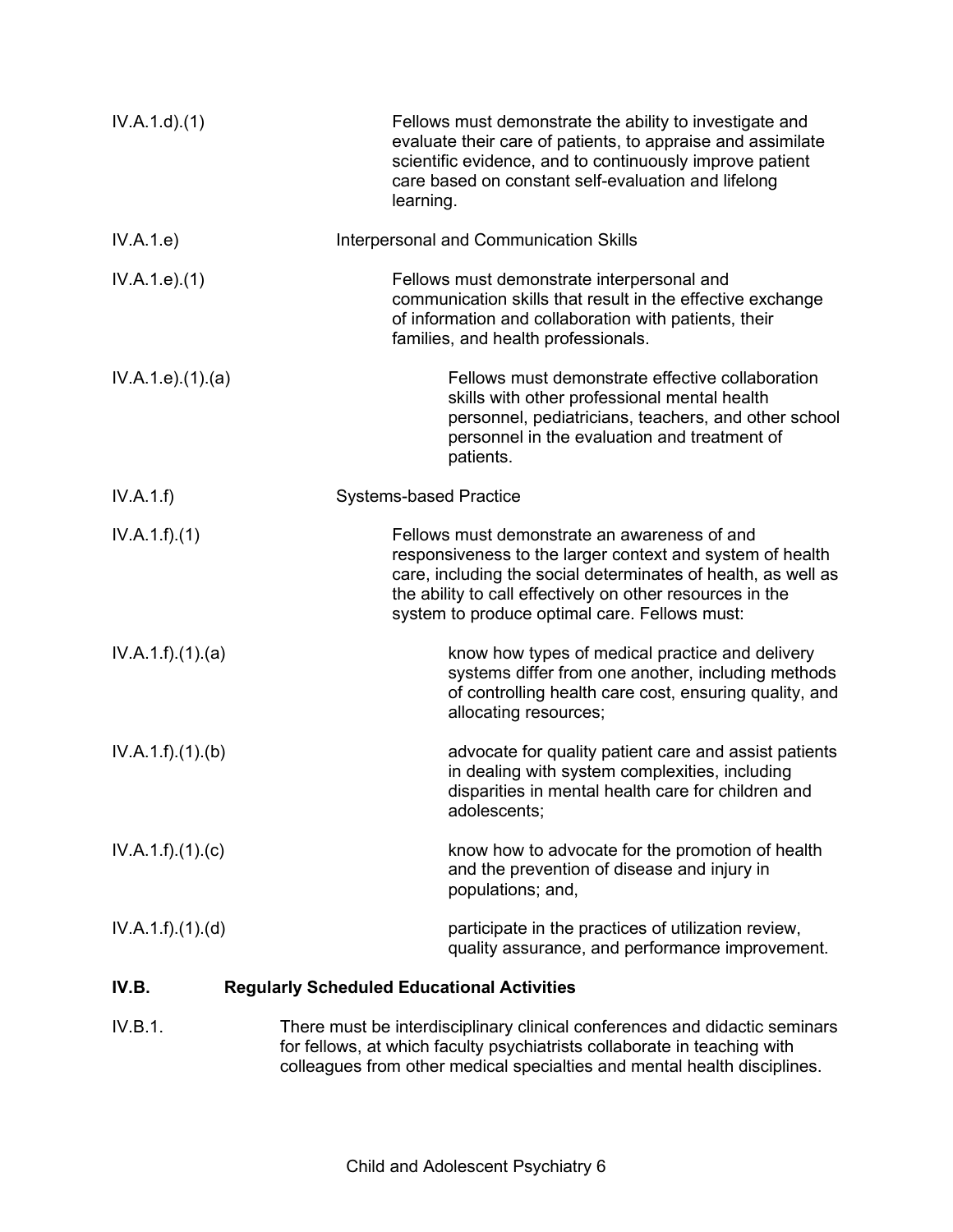| IV.B.2. | Didactic instruction should include lectures, seminars, and assigned   |
|---------|------------------------------------------------------------------------|
|         | readings that are coordinated with concurrent clinical experiences and |
|         | specific to each fellow's level of education.                          |

IV.B.3. Each fellow should attend at least 70 percent of regularly scheduled didactic sessions.

# **IV.C. Clinical Experiences**

- IV.C.1. Didactic and clinical experiences must be of sufficient breadth and depth to provide fellows with a thorough, well-balanced presentation of the generally accepted observations and theories, as well as the major diagnostic, therapeutic, and preventive procedures, in child and adolescent psychiatry.
- IV.C.2. Fellows must have an organized educational clinical experience in each of the following:
- IV.C.2.a) pediatric neurology;
- IV.C.2.b) intellectual disability (intellectual development disorder) and other developmental disorders;
- IV.C.2.c) **initial management of psychiatric emergencies in children and** adolescents; and,
- IV.C.2.d) caring for acutely and severely disturbed children and adolescents, with the fellows actively involved in diagnostic assessment and treatment planning.
- IV.C.2.d).(1) This experience must occur in settings with an organized treatment program, such as inpatient units, residential treatment facilities, partial hospitalization programs, and/or day treatment programs.
- IV.C.3. There must be exposure to and experience in consultation to facilities serving children, adolescents, and their families.

IV.C.3.a) During the consultation experience, fellows must not primarily engage in treatment, but must use their specialized knowledge and skills to assist others to more effectively function in their roles, including supervised:

- IV.C.3.a).(1) consultation experience with an adequate number of pediatric patients in outpatient and/or inpatient nonpsychiatric medical facilities;
- IV.C.3.a).(2) formal observation and/or consultation experiences in schools; and,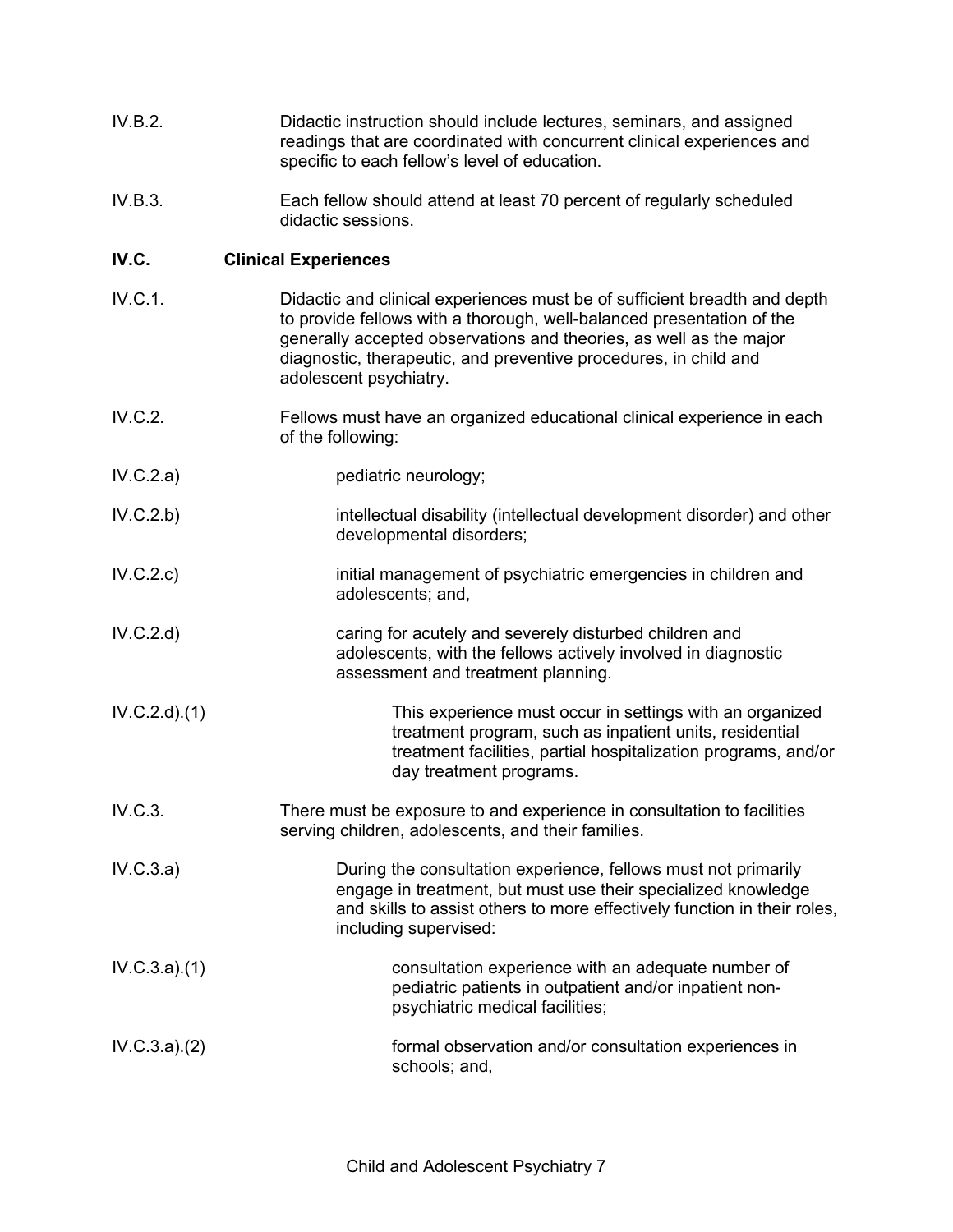| IV.C.3.a)(3) | experience with legal issues relevant to child and<br>adolescent psychiatry, which may include forensic<br>consultation and experience, court testimony, and/or<br>interaction with a justice system.                                                                                    |
|--------------|------------------------------------------------------------------------------------------------------------------------------------------------------------------------------------------------------------------------------------------------------------------------------------------|
| IV.C.4.      | Fellows must have instruction in normal development, including<br>observation of and interaction with normal preschoolers, school-aged<br>children, and adolescents.                                                                                                                     |
| IV.C.5.      | Fellows must have instruction in the integration of neurobiological,<br>phenomenological, psychological, and sociocultural issues into a<br>comprehensive formulation of clinical problems.                                                                                              |
| IV.C.6.      | Care for outpatients must include work with some child and adolescent<br>patients from each developmental age group, continuously over time, and<br>whenever possible, for one year's duration or more.                                                                                  |
| IV.C.7.      | Fellows must have elective experiences that are planned with the advice<br>and approval of the program director and the appropriate preceptor.                                                                                                                                           |
| IV.C.7.a)    | Electives must have written goals and objectives, be well<br>constructed and supervised, and lead to effective learning<br>experiences.                                                                                                                                                  |
| IV.C.8.      | Fellows should have experience consulting to community systems of<br>care.                                                                                                                                                                                                               |
| IV.D.        | <b>Scholarly Activity</b>                                                                                                                                                                                                                                                                |
| IV.D.1.      | <b>Fellows' Scholarly Activity</b>                                                                                                                                                                                                                                                       |
| IV.D.1.a)    | All fellows must be educated in research literacy and in the<br>concepts and process of evidenced-based clinical practice to<br>develop skills in critical appraisal, medical decision-making, and<br>the research process, including question formulation and<br>information searching. |
| IV.D.1.a)(1) | The program must ensure the participation of fellows and<br>faculty members in journal clubs, research conferences,<br>didactics, and/or other activities that address these topics.                                                                                                     |
| IV.D.1.b)    | The program must provide interested fellows access to and the<br>opportunity to participate actively in ongoing research under a<br>mentor.                                                                                                                                              |
| IV.D.2.      | <b>Faculty Scholarly Activity</b>                                                                                                                                                                                                                                                        |
|              | See International Foundational Requirements, Section IV.D.2.                                                                                                                                                                                                                             |

# **V. Evaluation**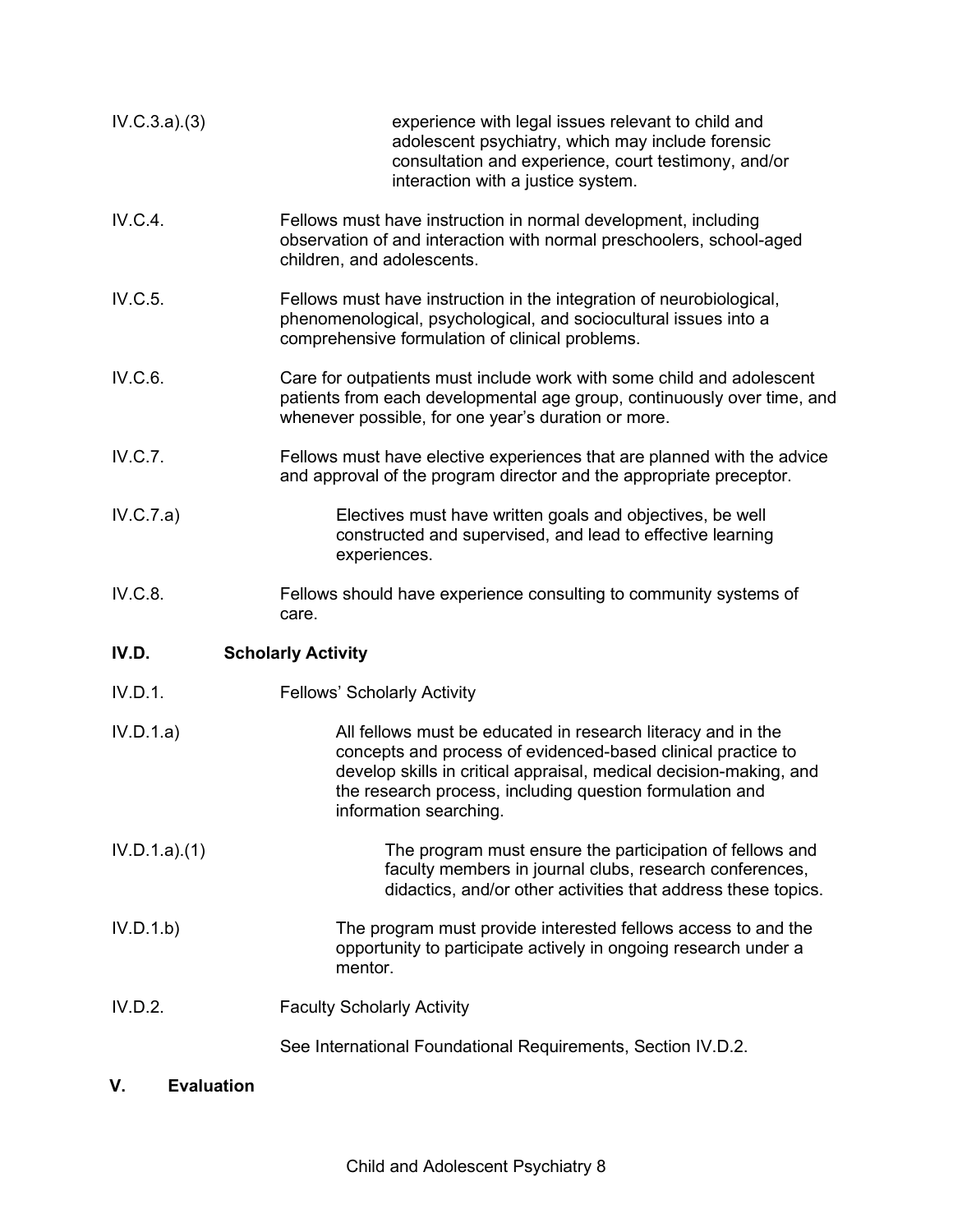| V.A.                                     | <b>Fellow Evaluation</b>                                                                                                                                                                                                          |
|------------------------------------------|-----------------------------------------------------------------------------------------------------------------------------------------------------------------------------------------------------------------------------------|
| V.A.1.                                   | The program must conduct formal clinical skills examinations for each<br>fellow.                                                                                                                                                  |
| V.A.1.a)                                 | The skills assessments must involve different age groups<br>throughout childhood and adolescence.                                                                                                                                 |
| V.A.1.b)                                 | Satisfactory demonstration of the ACGME-I Competencies must<br>be documented for each required evaluation prior to completion of<br>the program.                                                                                  |
| V.A.1.c)                                 | The skills assessments should be conducted at least twice during<br>the fellowship and at the end of the program.                                                                                                                 |
| V.A.2.                                   | Fellows' summative evaluations must include documented evidence of<br>any unethical behavior, unprofessional behavior, or clinical incompetence.                                                                                  |
| V.A.2.a)                                 | Where there is such evidence, it must be comprehensively<br>recorded, along with the response(s) of the fellow.                                                                                                                   |
| V.A.3.                                   | Records of all formative and summative evaluations must be maintained<br>and made available during the annual review of the program.                                                                                              |
| V.A.3.a)                                 | In addition to periodic assessments, there must be an annual<br>evaluation procedure, which must include a written examination of<br>each fellow's knowledge base, as well as a formal documented<br>clinical skills examination. |
| V.A.3.b)                                 | Fellows' teaching abilities should be documented in evaluations by<br>faculty members and/or learners.                                                                                                                            |
| V.B.                                     | <b>Clinical Competency Committee</b>                                                                                                                                                                                              |
|                                          | See International Foundational Requirements, Section V.B.                                                                                                                                                                         |
| V.C.                                     | <b>Faculty Evaluation</b>                                                                                                                                                                                                         |
|                                          | See International Foundational Requirements, Section V.C.                                                                                                                                                                         |
| V.D.                                     | <b>Program Evaluation and Improvement</b>                                                                                                                                                                                         |
|                                          | See International Foundational Requirements, Section V.D.                                                                                                                                                                         |
| V.E.                                     | <b>Program Evaluation Committee</b>                                                                                                                                                                                               |
|                                          | See International Foundational Requirements, Section V.E.                                                                                                                                                                         |
| VI. The Learning and Working Environment |                                                                                                                                                                                                                                   |